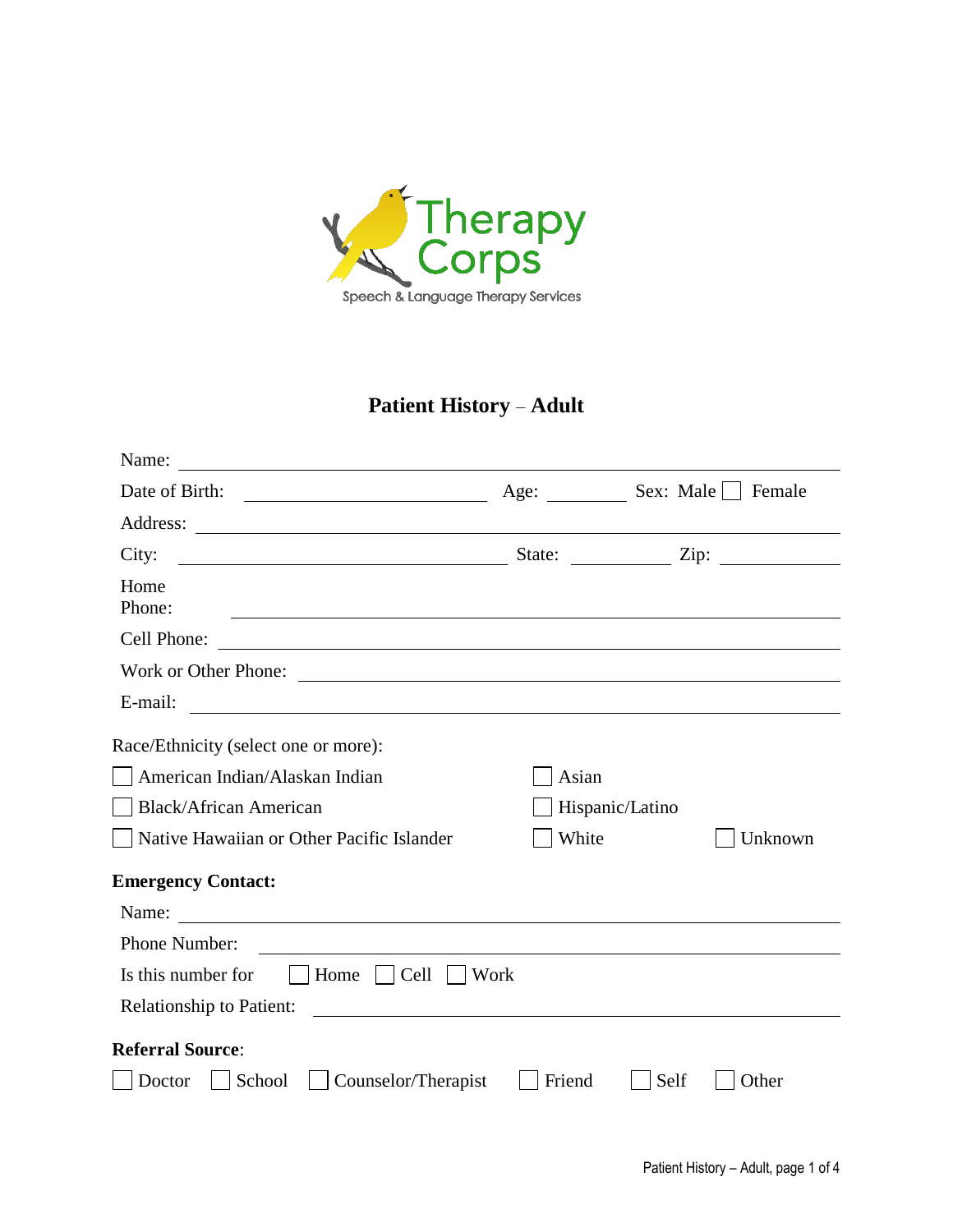## **Insurance Information:**

| Policy Holder<br>Name:                                                                                                                |
|---------------------------------------------------------------------------------------------------------------------------------------|
| Group Number:<br><u> 1980 - Johann Barbara, martxa amerikan personal (</u>                                                            |
| Phone Number:<br><u> 1989 - Johann Barbara, marka a shekara tsa 1989 - An tsa 1989 - An tsa 1989 - An tsa 1989 - An tsa 1989 - An</u> |
|                                                                                                                                       |
|                                                                                                                                       |
| Group Number:<br><u> 1980 - Johann Barn, fransk politik fotograf (d. 1980)</u>                                                        |
| Phone Number:<br><u> 1980 - Andrea Stadt Britain, amerikansk politik (</u>                                                            |
| <b>Reason for Visit Today</b>                                                                                                         |
|                                                                                                                                       |
|                                                                                                                                       |
| Have you received speech-language pathology services before?<br>Yes<br>N <sub>o</sub>                                                 |
| If yes, when?<br>Where?<br><u> 1989 - Johann Barn, mars ar breithinn ar chwaraeth a bhaile ann an t-</u>                              |
| <b>Medical History:</b>                                                                                                               |
| List illnesses, surgeries, injuries, or medical problems:                                                                             |
| List medications taken on a regular basis:                                                                                            |
|                                                                                                                                       |

Patient History – Adult, page 2 of 4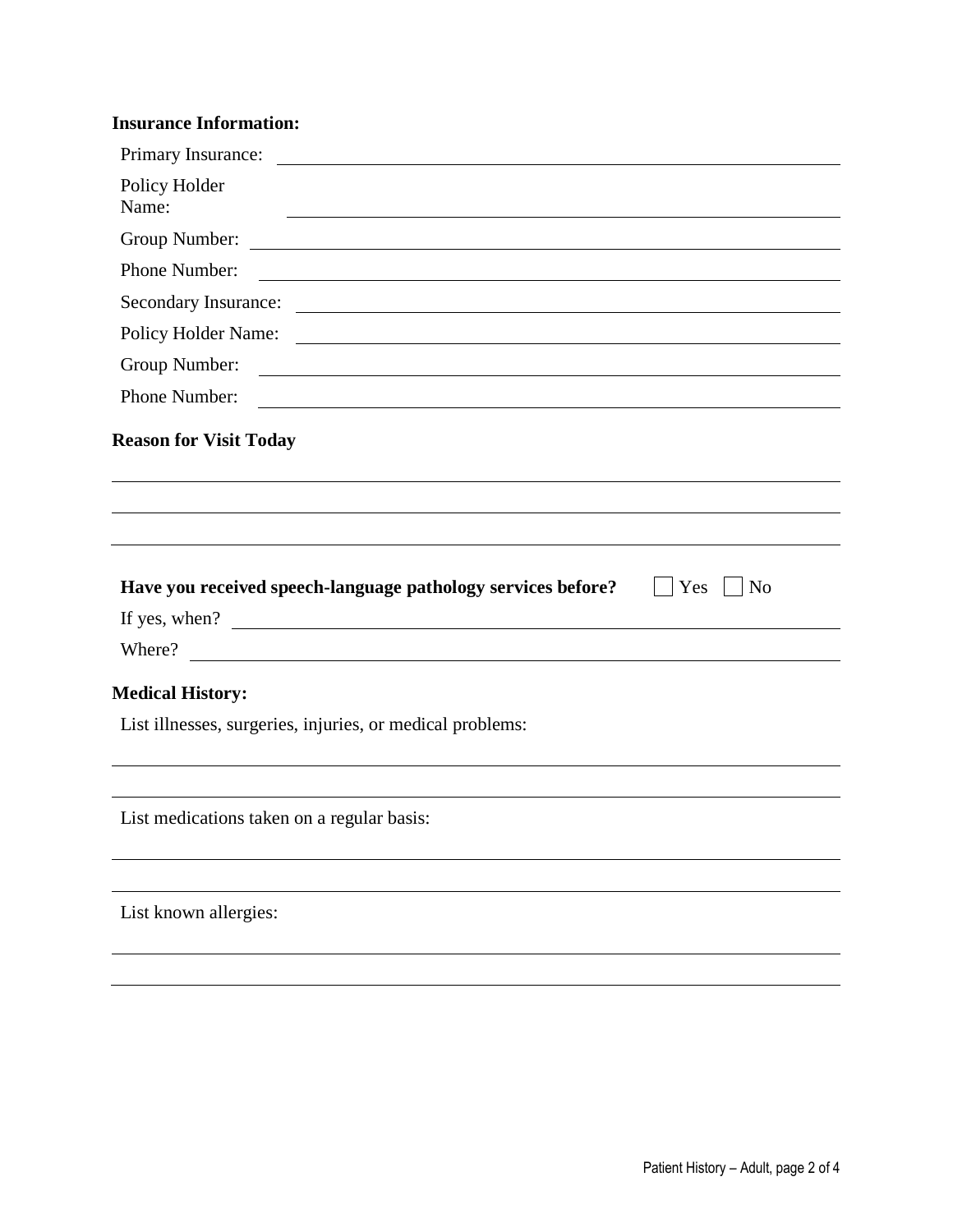Have you had problems with or changes in (check all that apply):

| Hearing:                                       |     |                                                                                                                                                                                                                                      |
|------------------------------------------------|-----|--------------------------------------------------------------------------------------------------------------------------------------------------------------------------------------------------------------------------------------|
| Wear hearing $aid(s)?$                         | Yes | N <sub>o</sub>                                                                                                                                                                                                                       |
| Had hearing test?                              | Yes | N <sub>o</sub>                                                                                                                                                                                                                       |
| If yes, when?                                  |     |                                                                                                                                                                                                                                      |
| Vision:                                        |     |                                                                                                                                                                                                                                      |
| Wear glasses?                                  | Yes | N <sub>o</sub>                                                                                                                                                                                                                       |
| Wear corrective lenses?                        | Yes | N <sub>o</sub>                                                                                                                                                                                                                       |
| Had vision screened?                           | Yes | N <sub>o</sub>                                                                                                                                                                                                                       |
| If yes, when?                                  |     |                                                                                                                                                                                                                                      |
| Teeth:                                         |     |                                                                                                                                                                                                                                      |
| Wear dentures?                                 | Yes | N <sub>o</sub>                                                                                                                                                                                                                       |
| Breathing:                                     |     |                                                                                                                                                                                                                                      |
| Swallowing:                                    |     |                                                                                                                                                                                                                                      |
| <b>Education and Work History</b>              |     |                                                                                                                                                                                                                                      |
| Last grade completed:                          |     | <u> Andreas Andreas Andreas Andreas Andreas Andreas Andreas Andreas Andreas Andreas Andreas Andreas Andreas Andreas Andreas Andreas Andreas Andreas Andreas Andreas Andreas Andreas Andreas Andreas Andreas Andreas Andreas Andr</u> |
| Occupation:                                    |     |                                                                                                                                                                                                                                      |
| $ $ $ $ Yes $ $ $ $ No<br>Currently working?   |     |                                                                                                                                                                                                                                      |
| <b>Recreational Activities:</b>                |     |                                                                                                                                                                                                                                      |
| Language(s) Spoken                             |     |                                                                                                                                                                                                                                      |
| Is English your primary language?              | Yes | N <sub>0</sub>                                                                                                                                                                                                                       |
| If no, is an interpreter needed?               | Yes | N <sub>o</sub>                                                                                                                                                                                                                       |
| If no, what language(s) is/are spoken at home: |     |                                                                                                                                                                                                                                      |
|                                                |     |                                                                                                                                                                                                                                      |

If no, what language(s) is/are spoken in your workplace/community: